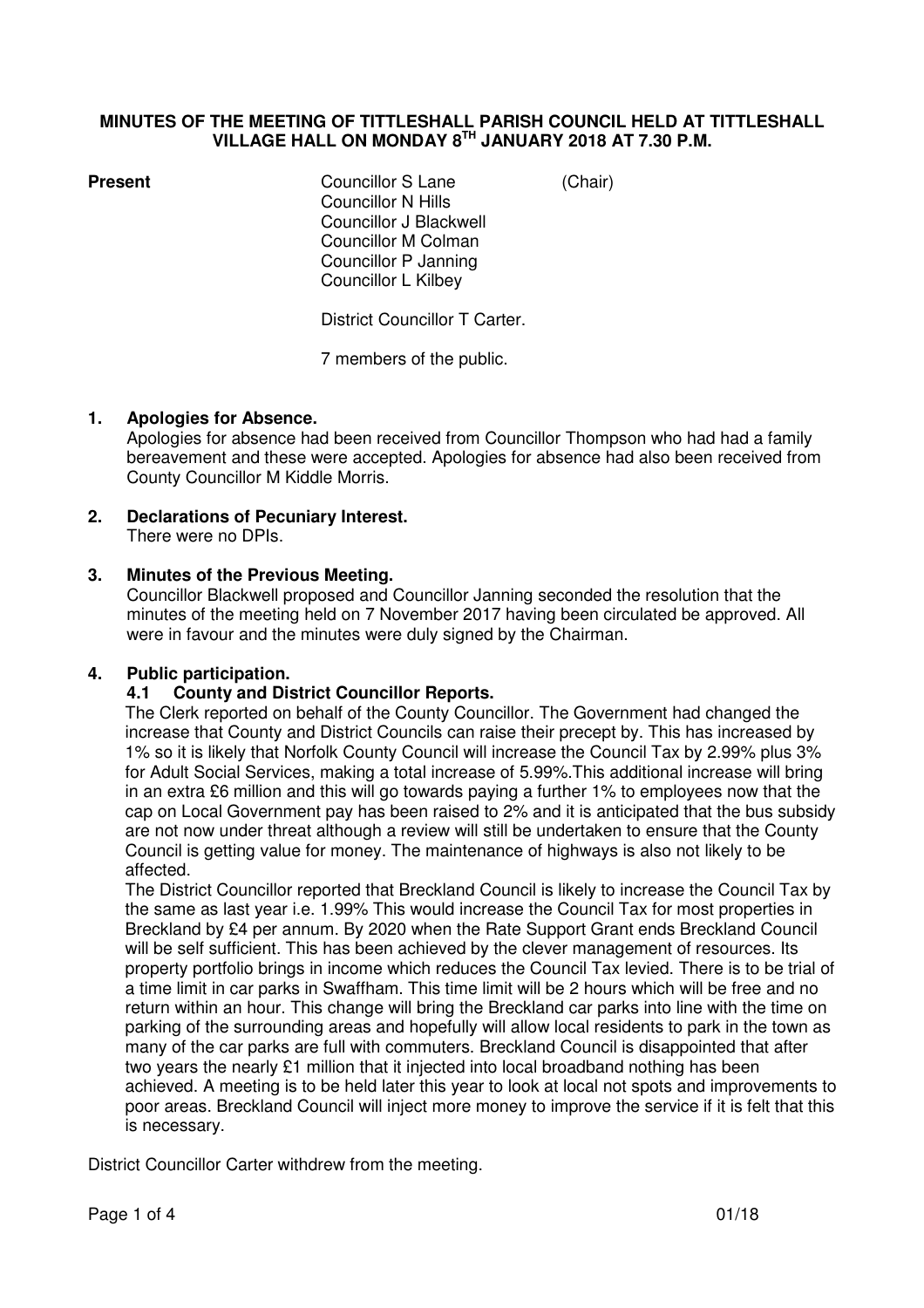# **4.2 Public Participation.**

Several parishioners raised the problem of flooding on 27 December on Church Lane when the road flooded and water nearly entered properties to the west of the Lane. The Chairman had investigated and a parishioner had contacted Anglian Water who had accepted responsibility for the flooding, had a ditch cleared and the water subsided from Church Lane. Councillor Blackwell had spoken to the landowner who had promised to clear the ditch but a parishioner thought it was another landowner who should be contacted. The consensus of the parishioners was that the pipe under the road is adequate to take the water away provided the ditch is cleared and it is lower than the road. The ditches and pipes on the system to take the water away from Tittleshall need to be checked. Councillor Kilbey had contacted both Norfolk County Council and Breckland Council to obtain sand bags but neither now supply them. The Clerk will contact both Norfolk County Council and Anglian Water to have the whole run cleared. The parishioner thanked the Councillors for attending that day and for their concern.

## **5. Matters to report.**

## **5.1 Website.**

Nothing was reported on the website and it is to be removed from the agenda.

## **5.2 Emergency Plan.**

Councillor Kilbey reported that she and the Deputy Coordinator are updating the plan. They have been checking those who are listed on the plan but so far there have only been four replies. Leaflets had been distributed and no replies had been received from them. The Deputy Coordinator had had two replies. Councillor Blackwell felt that the individuals should be talked to and he will do some and the Chairman will also do some. Councillor Kilbey stated that she had tried to contact all by telephone but she had received limited response. The basis of the plan is there although the personnel have changed and it may be necessary to continue with the plan but have no personnel listed The Chairman felt that the local farmers should be contacted and Councillor Kilbey stated that she had tried but had had no replies despite leaving messages.

## **5.3 Matters to report not covered by the agenda.**

Courtney House had now closed.

## **5.4 Millennium Green.**

## **5.4.1 Report from the Sub-Committee.**

There was no report given.

## **5.5 World War 1 Beacon.**

Councillor Janning had forwarded the minutes from the meeting on 14 November. The beacon is ordered, and the catering, speakers and photographer arranged. An author has been agreed to write a piece for the evening. The next meeting is on 16 January.

## **5.6 Drone Flying.**

Councillor Kilbey reported that she had had no complaints and it was agreed to remove this item from the agenda.

## **5.7 CPRE Meeting Dereham 27 November 2017.**

 Councillors Janning and Kilbey had attended and the meeting was mainly concerned with housing targets. Many applications have been approved but none started. The CPRE had prepared a pledge that states that the housing sites approved should be finished prior to new housing being approved. It was agreed for all Councillors to sign this pledge and the Clerk will forward it again to be completed.

## **5.8 General Data Protection Regulation.**

The clerk had forwarded a report following attendance at a training course and it was agreed that a working party be formed of The Chairman and Councillor Janning and the Clerk.

## **5.9 Speakers at Parish Council Meetings.**

It was agreed that a speaker could be invited on a particular subject but it may be necessary to commence the meeting at 7.00 p.m.

## **5.10 UK Power Networks Road Show Norwich 5 February.**

Councillor Hills hopes to attend.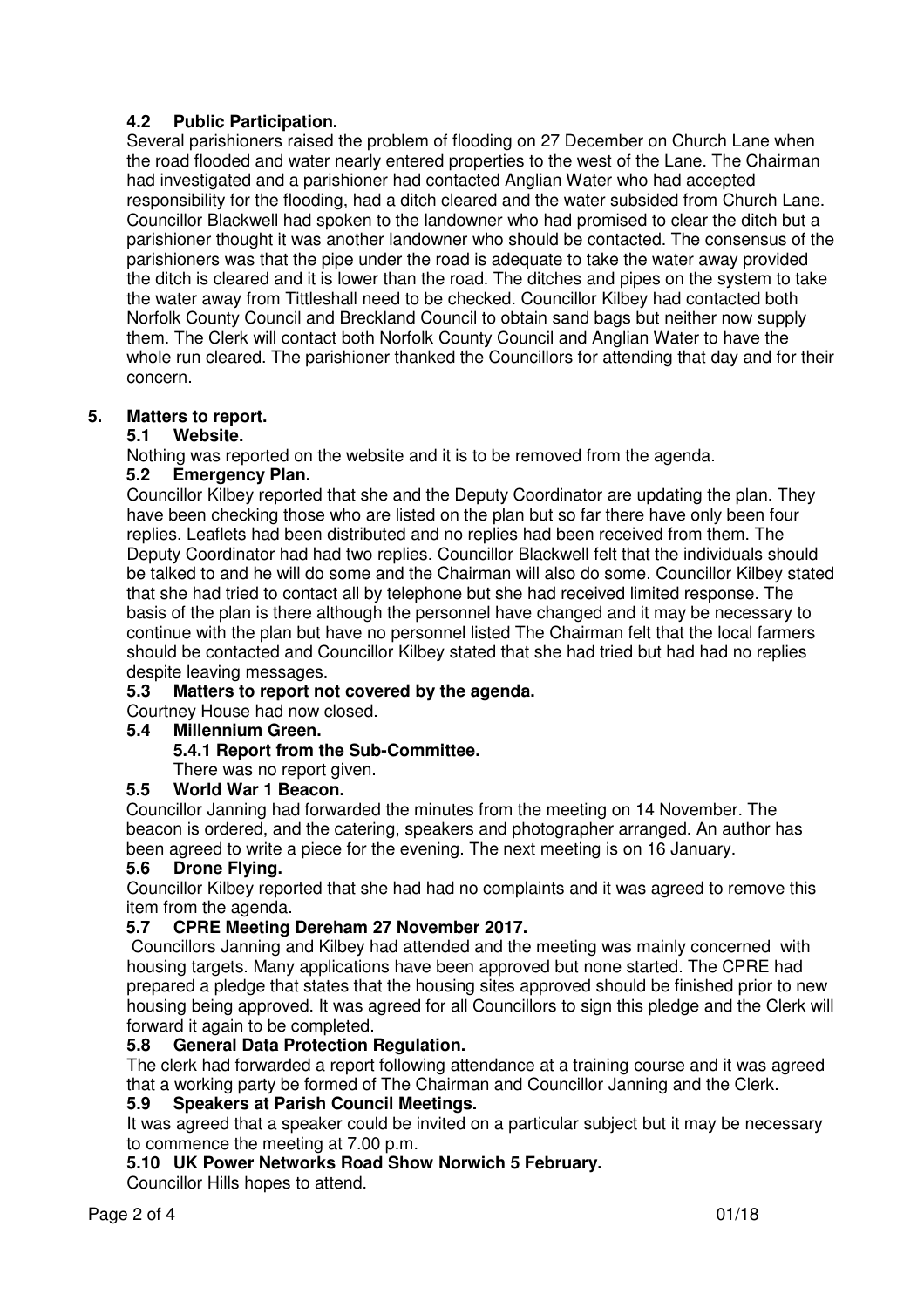# **6. Highways.**

## **6.1 Report on Matters raised at the last meeting.**

The bid for a Local Highway Partnership Scheme had been forwarded and a result should be known in March. The flooding on Church Lane had been discussed at length. The potholes on Clay Hill had been reported as had the potholes on Fakenham Road in Colkirk. The Highways Engineer will be asked to confirm the extent of the highway land on Church Lane outside the church.

## **6.2 New Problems.**

The Highways Engineer will be contacted again regarding the flooding not only on Church Lane but also Clay Hill and Fakenham Road. The state of Mileham Road will be reported and the problem with water on Back Lane.

## **6.3 Footpaths.**

Councillor Janning had circulated her report as follows:-

In the past two winter months the footpaths have been difficult to negotiate and we did not walk as much as in the rest of the year.

#### Footpath 9

This footpath leaves Stanfield Road near to Wicken Farm and after following the side of the wood, crosses the field to exit on the road through Mileham. It was possible to walk F9 because the vegetation had died down , making the walk easier. Walking through Mileham on the pavement, we then returned to Tittleshall via FP10 and FP8. This is a circular route, taking about two and a half hours. The footpath is not visible, but there are markers to help the walker. The responsibility of TPC is for the path alongside the wood off Stanfield Road. Footpath 2

This is a cross field path from Church Lane to F4. It must be noted that despite repeated appeals for cooperation, this path was not reinstated in 2017. Cutting back undergrowth at the side of the field is not a substitute for keeping this statutory footpath accessible. What is the issue here?

#### Footpath 6

We felt that although walking this path in the second half from Litcham Road – alongside the field, while not being an acceptable path as it is not a visible footpath, was nevertheless more accessible than during previous inspections.

The Clerk will contact the Countryside Officer over the problems.

## **7. Planning.**

## **7.1 Applications.**

#### **7.1.1 3PL/2017/1206/F-Wicken Farm Stanfield Road- erection of two bay garage and two bay carport with upper floor used for storage.**

The plans had not been seen by any Councillor so it was agreed for this to be checked on line and any comments forwarded to the Clerk.

#### **7.1.2 3PL/2017/1623/F-Land at Field Barn Dairy Litcham Road-erection of one dwelling for occupation by essential worker.**

The plans had not been seen by any Councillor so it was agreed for this to be checked on line and any comments forwarded to the Clerk.

## **7.2 Decisions.**

The following approval and the conditions on the approval was noted.  **7.2.1 3PL/2017/1249/HOU-18 High Street-two story and single storey extensions and alterations to dwelling. N/O Approved.** 

## **8. Finance.**

#### **8.1 Budgets.**

The budget sheets and financial information had been circulated and Councillor Kilbey proposed and Councillor Blackwell seconded the resolution that these be approved. All were in favour.

#### **8.2 Balances and Cheques for authorisation.**

Councillor Kilbey proposed and Councillor Blackwell seconded the resolution that the